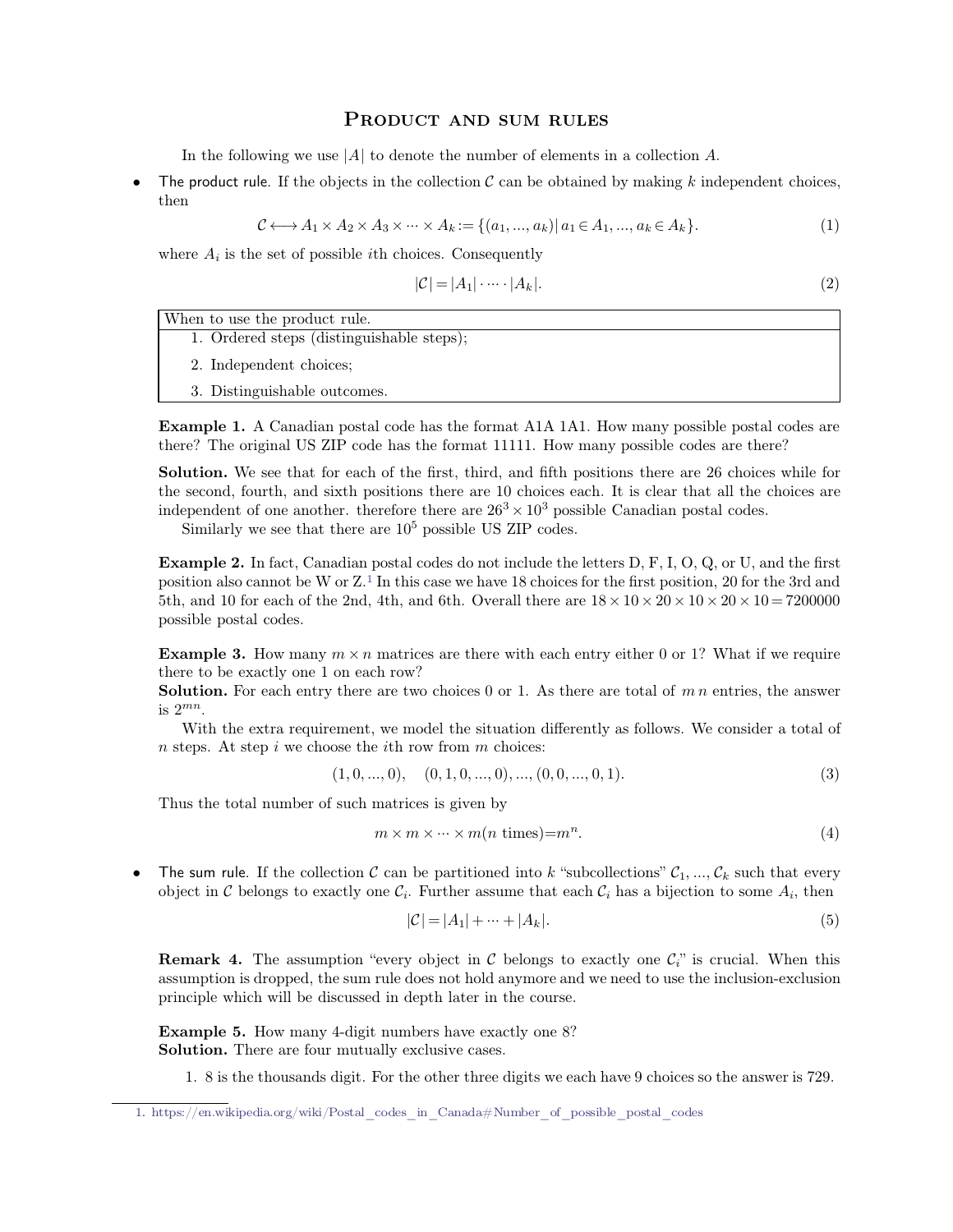- 2. <sup>8</sup> is the hundreds digit. For the thousands digit we have <sup>8</sup> choices and for the other two we 8 is the hundreds digit. For thave 9. So we have  $8 \times 9 \times 9 = 8$  is the tens or ones digit. W  $9 \times 9 = 648.$ 9 9 2. 8 is the hundreds digit. For the thousands digit we have 9. So we have  $8 \times 9 \times 9 = 648$ .<br>3. 8 is the tens or ones digit. We have 648 for each.<br>is the total is 2.  $8$  is the hundreds<br>have 9. So we have<br>3.  $8$  is the tens or or<br>Thus the total is  $3 = 2673.$  (6)<br> $3 = 2673.$ 
	-

$$
729 + 648 \times 3 = 2673. \tag{6}
$$

3. 8 is the tens or ones digit. We have 648 for each.<br>
Thus the total is<br>  $729 + 648 \times 3 = 2673$ . (6)<br> **Example 6.** Four different dice are rolled. In how many outcomes with at least one 5 appear?<br> **Solution.** Denote by  $C$ **Solution.** Denote by *C* the collection of outcomes with at least one 5 appear?<br>**Solution.** Denote by *C* the collection of outcomes with at least one 5. Let  $C_{\text{all}}$  be the collection of all possible outcomes of rollin  $729 + 648 \times 3 = 2673.$  (6)<br> **Example 6.** Four different dice are rolled. In how many outcomes with at least one 5 appear?<br> **Solution.** Denote by *C* the collection of outcomes with at least one 5. Let  $C_{\text{all}}$  be the coll **Example 6.** Four different dice are rolled. In how many outcon<br>**Solution.** Denote by C the collection of outcomes with at least<br>all possible outcomes of rolling four different dice, and let  $C_{\text{no}}$  be<br>different dice wi our different dice, and let  $C_{\text{no}}$  be all possible outcomes of rolling four<br>
single 5. Then we see that<br>  $C_{\text{all}} = C \cup C_{\text{no}}$ ,  $C \cap C_{\text{no}} = \emptyset$ . (7)<br>  $= |C| + |C_{\text{no}}| \Longrightarrow |C| = |C_{\text{all}}| - |C_{\text{no}}|$ . (8) **Solution.** Denote by  $C$  the colall possible outcomes of rolling<br>different dice without getting a<br>Thus the sum rule yields<br> $|C_{all}|$ 

$$
\mathcal{C}_{\text{all}} = \mathcal{C} \cup \mathcal{C}_{\text{no}}, \qquad \mathcal{C} \cap \mathcal{C}_{\text{no}} = \varnothing. \tag{7}
$$

$$
|\mathcal{C}_{\text{all}}| = |\mathcal{C}| + |\mathcal{C}_{\text{no}}| \Longrightarrow |\mathcal{C}| = |\mathcal{C}_{\text{all}}| - |\mathcal{C}_{\text{no}}|.
$$
\n(8)

Thus the sum rule yields<br>  $|\mathcal{C}_{all}| = |\mathcal{C}|$ .<br>
The answer is then given by  $6^4 - 5^4 = 6$ .  $4^4 - 5^4 = 671.$ 

**Exercise 1.** Four different dice are rolled. In how many outcomes will the highest die be a 5?

**Remark 7.** If we consider identical dice, the sum rule cannot be applied anymore. **Exercise 1.** Four different dice are rolled. In how many outcomes will the **Remark 7.** If we consider identical dice, the sum rule cannot be **ample 8.** How many possible 8-digit passwords are there if a) the following sym **Remark 7.** If we consider identical dice, the sum rule cannot be<br> **ample 8.** How many possible 8-digit passwords are there if<br>
a) the following symbols are allowed:  $A, ..., Z, a, ..., z, 0, ..., 9$ ?<br>
b) furthermore it is required that

**Example 8.** How many possible 8-digit passwords are there if

- 
- 
- b) furthermore it is required that the last letter is a number?<br>c) instead it is required that there is at least one upper case letter and one number.

## **Solution.**

- a) furthermore it is required that the last letter is a number?<br>c) instead it is required that there is at least one upper case letter and one number.<br>**a**) For each digit we have  $26 + 26 + 10 = 62$  choices. We take  $A_1 = A_2$ instead it is required that there is at least one upper case<br> **on.**<br>
For each digit we have  $26 + 26 + 10 = 62$  choices. We take *L*<br>
set of all possible passwords has a bijection with  $A_1 \times \cdots \times$ <br>
In this case we change  $A$ ake  $A_1 = A_2 = \dots =$ <br> $\dots \times A_8$  and there<br>wer becomes  $10 \times$ <br>on argument. etter and one number.<br>  $A_1 = A_2 = \dots = A_8 = \{1, 2, ..., 62\}$ . Then the  $A_8$  and therefore the answer is 62<sup>8</sup>.<br>
secomes  $10 \times 62^7$ . set of all possible passwords has a bijection with  $A_1 \times \cdots \times A_8$  and therefore the answer is 62<sup>8</sup>. **ution.**<br>
a) For each digit we have  $26 + 26 + 10 = 62$  choices. We take  $A_1 = A_2 = \dots = A_8 =$ <br>
set of all possible passwords has a bijection with  $A_1 \times \dots \times A_8$  and therefore the b) In this case we change  $A_8$  to  $\{1, 2, ..., 10\$ (a) For each digit we have  $26 + 26 + 10 = 62$  choices. We take  $A_1 = A_2 = \cdots =$ <br>set of all possible passwords has a bijection with  $A_1 \times \cdots \times A_8$  and there<br>b) In this case we change  $A_8$  to  $\{1, 2, \ldots, 10\}$  and the answer
- 62<sup>7</sup> . this case we change  $A_8$  to  $\{1, 2, ..., 10\}$  and the answereduction is calculate this through a simplest inclusion-exclusion Possible passwords without any requirement: 6:<br>
• Passwords with no upper case letter:  $36^8$ .<br>
- Calculate this through a simplest inclusion-exc<br>
 Possible passwords without any requiremen<br>
 Passwords with no upper case letter:  $36^8$ .<br>
 Passwords without any numbers:  $52^8$ .<br>
 Passwords with neither upper case
	- Possible passwords without any requirement:  $62^8$ ;
	- .
	- .
	- Passwords with no upper case letter:  $36^8$ .<br>• Passwords without any numbers:  $52^8$ .<br>• Passwords with neither upper case letters nor numbers:  $26^8$ .<br>Therefore the answer is given by - Passwords with no upper case letter:  $36^8$ .<br>
	- Passwords without any numbers:  $52^8$ .<br>
	- Passwords with neither upper case letters nor numbers:  $26^8$ .<br>
	Therefore the answer is given by<br>  $62^8 - 36^8 - 52^8 + 26^8$ .

$$
62^8 - 36^8 - 52^8 + 26^8. \tag{9}
$$

**Example 9.** Smargasbord college has four departments which have 6, 35, 12, and 7 faculty members.<br>The president wishes to form a faculty judicial committee to hear cases of student misbehavior. To avoid Therefore the answer is given by<br>  $62^8 - 36^8 - 52^8 + 26^8$ . (9)<br> **Example 9.** Smargasbord college has four departments which have 6, 35, 12, and 7 faculty members.<br>
The president wishes to form a faculty judicial committe **Example 9.** Smargasbord college has four departments which have 6, 35, 12, and 7 faculty members.<br>The president wishes to form a faculty judicial committee to hear cases of student misbehavior. To avoid possibility of ti **Example 9.** Smargasbord college has four departments which have 6, 35, 12, and 7 faculty members.<br>The president wishes to form a faculty judicial committee to hear cases of student misbehavior. To avoid possibility of ti **Example 9.** Smargasbord college has four departments which have 6, 35, 12, and 7 faculty members. The president wishes to form a faculty judicial committee to hear cases of student misbehavior. To avoid possibility of tie **Example 9.** Sm.<br>The president wise<br>possibility of ties,<br>be from different anormal academic y<br>your answers.<br>**Solution.** Denote The president wishes to form a faculty judicial committee to hear cases of student misbehavior. To avoid possibility of ties, the committee will have three members. To avoid favoritism the committee members will be from di possibility of ties, the committee will have three memb-<br>be from different departments and the committee will<br>normal academic year (165 days), how many years can<br>your answers.<br>**Solution.** Denote the departments by A,B,C,D

- $12 \times 7$ ;
- $\bullet$  B:  $6 \times 12 \times 7$ ;